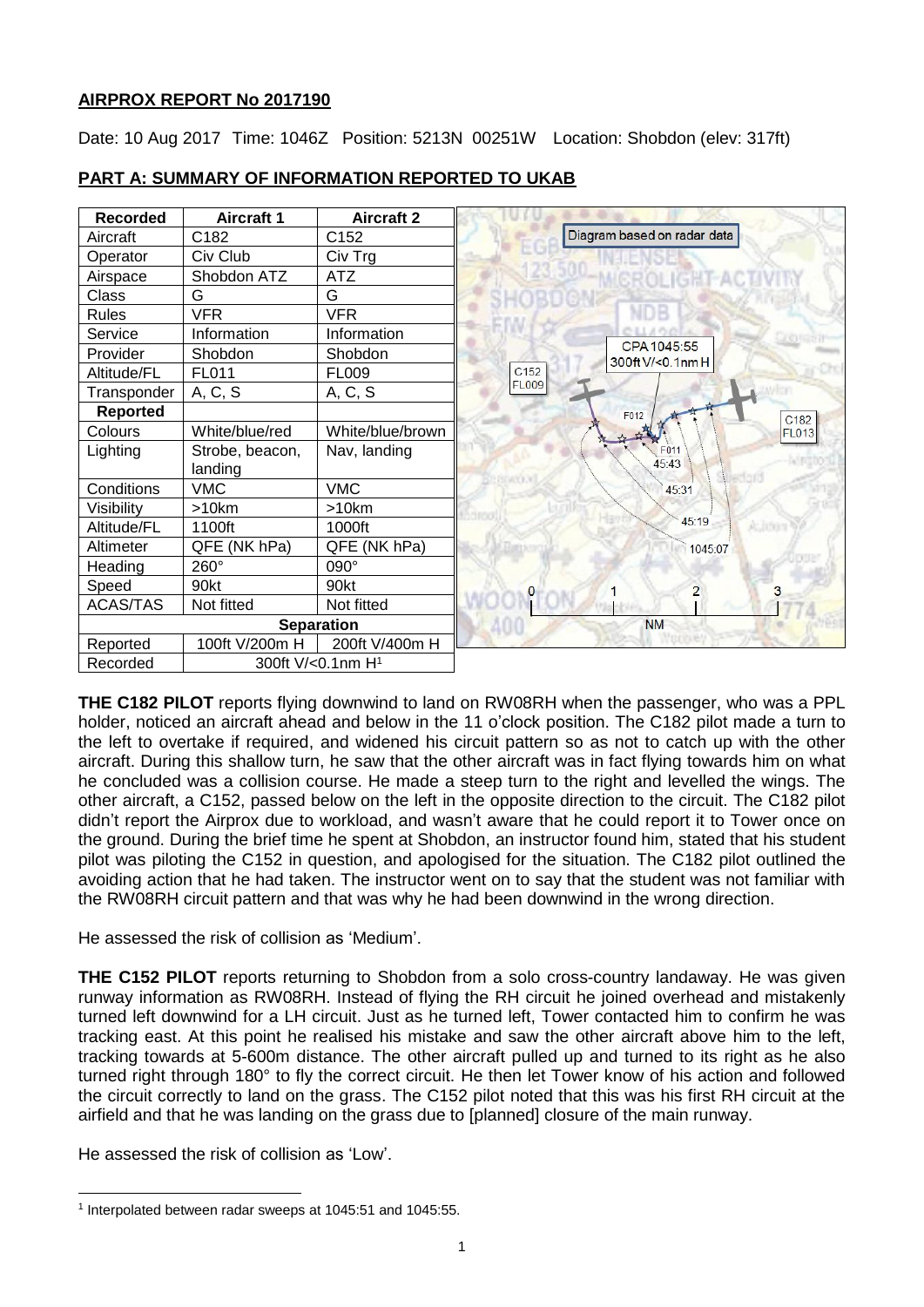**THE SHOBDON AFISO** reports everything seemed to be in accordance with SOP's and expected R/T calls were all correctly acknowledged and read back until both the C182 and C152 pilots called 'downwind' at similar times. The AFISO looked south to observe an aircraft tracking in the wrong direction, eastbound, at approximately the mid-point downwind. At the same time, a second aircraft westbound was approximately mid-point downwind making a turning manoeuvre. At this point he checked with the C152 pilot whether it was he who was tracking east, in the wrong direction. When the C152 pilot confirmed this, the AFISO pointed out that it was a right-hand circuit for RW08 and that he needed to make a 180° turn. By the time of this recommendation, both aircraft had already passed each other. The AFISO noted that he was expecting the C152 pilot's 'downwind' call would be at the mid-point and the C182 pilot's 'downwind' call would be at the start of the downwind leg; at the time of his reaction to the 'downwind' calls, by looking south, it appeared that the C152 was south of the C182 by some distance and that Traffic Information was not passed to either pilot.

### **Factual Background**

The weather at Birmingham was recorded as follows:

METAR EGBB 101050Z 34008KT 9999 SCT035 17/09 Q1025=

#### **Analysis and Investigation**

### **CAA ATSI**

 $\overline{a}$ 

ATSI had access to reports from both pilots, and the Shobdon AFISO. The area radar and R/T recordings were also reviewed. It was not possible to align the R/T time-codes with the radar and so times of transmissions are estimated, based on the radar replay. Screenshots in the report are taken from the area radar. All times UTC. Both pilots were operating under VFR, inbound to land at Shobdon and in receipt of a Basic Service, becoming an Aerodrome Flight Information Service.

At approximately 1025, the Shobdon AFISO was heard to respond to a call from the C152 pilot. He advised that runway RW08 was in use with a right-hand pattern, and the QFE was passed. The C152 pilot's transmissions were not recorded. This is considered likely due to the positioning of the aerial for R/T recorders at Shobdon, and it is known that transmissions by aircraft further than 10nm from Shobdon are generally not received by the system<sup>2</sup>. It was noted that the AFISO prefixed the C152 callsign in this and all other transmissions to the pilot with the word 'student'<sup>3</sup>.

The AFISO requested the C152 pilot to report the airfield in sight, and advised him that it was a Basic Service. The AFISO was then involved with various other aircraft inbound to and outbound from the airfield. At approximately 1037, the C152 pilot, now audible on the recording and also prefixing his callsign with 'student', reported 3nm east of Leominster, (which is 8nm east of Shobdon), and that he had the airfield in sight. After questioning by the AFISO, the student pilot requested an overhead join. The AFISO requested that he report in the overhead which was acknowledged by the student pilot.

At approximately 1038 the C182 pilot reported being inbound. The AFISO advised that RW08 was in use with a right-hand pattern, and passed the QFE. Shortly afterwards, the AFISO requested a position report from the C182 pilot, which was given as 15nm east of the airfield. The AFISO acknowledged this, requested that the pilot report the airfield in sight and advised him that it was a Basic Service, Figure 1.

<sup>2</sup> There is no legislated requirement for AFIS units to record R/T.

<sup>&</sup>lt;sup>3</sup> CAP413 (Radio Telephony Manual) states that on initial contact, student pilots who are flying solo shall use the callsign prefix 'STUDENT'. Once acknowledged, it will not normally be necessary for student pilots to use the prefix in subsequent transmissions until making initial contact with other ATSUs, unless they feel they are being instructed to do something with which they are unfamiliar.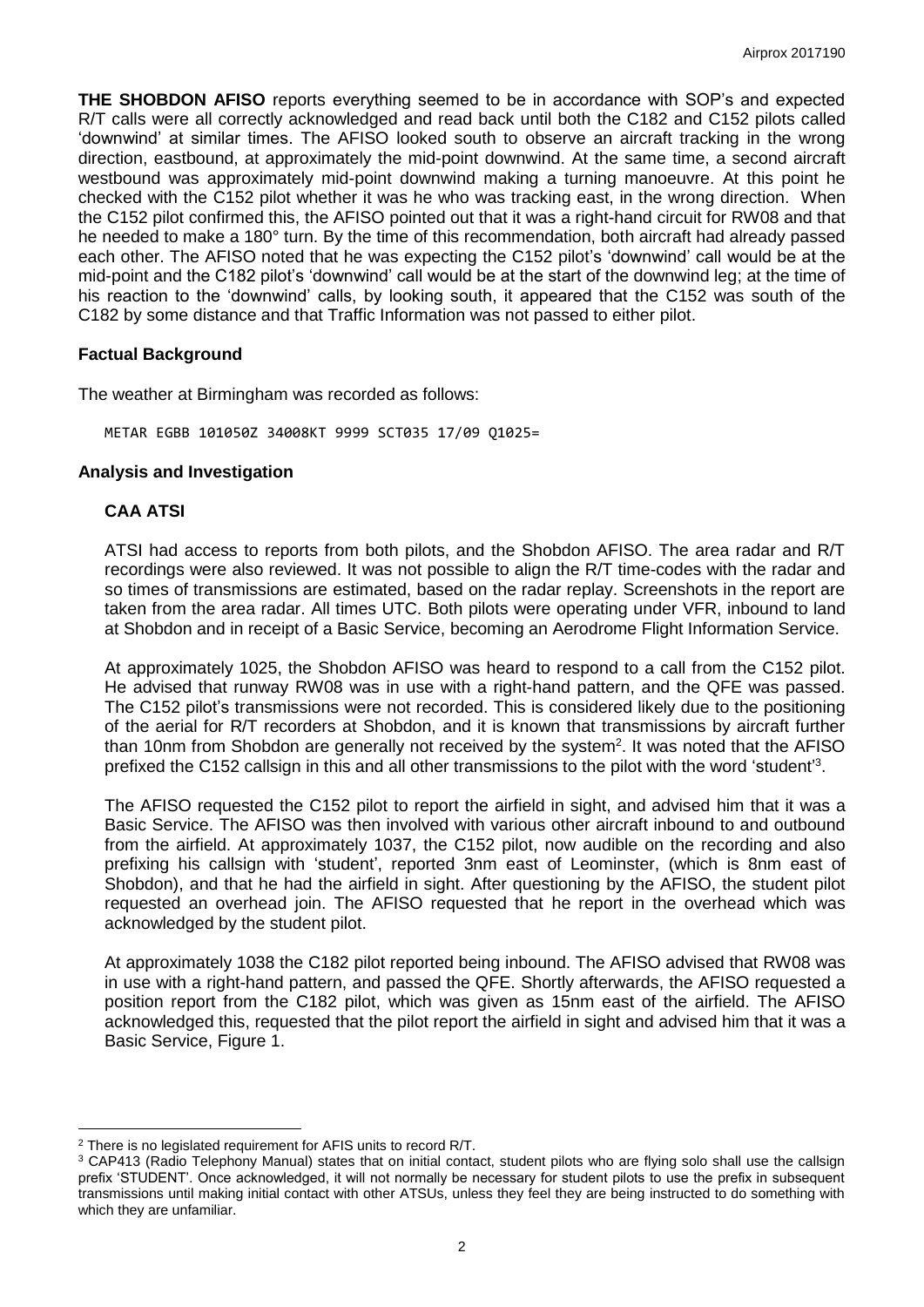

Figure 1 – 1038:18

At approximately 1043 the C152 pilot reported turning onto the deadside. The AFISO requested a call in the downwind position which was acknowledged by the student pilot, Figure 2.



Figure 2 – 1043:40

At approximately 1044 the C182 pilot reported the airfield in sight and advised that he would be joining downwind. The AFISO acknowledged this and passed Traffic Information to him on an outbound aircraft and to the outbound pilot on the C182. At approximately 1045 the C182 pilot reported downwind and was requested by the AFISO to report final, Figure 3.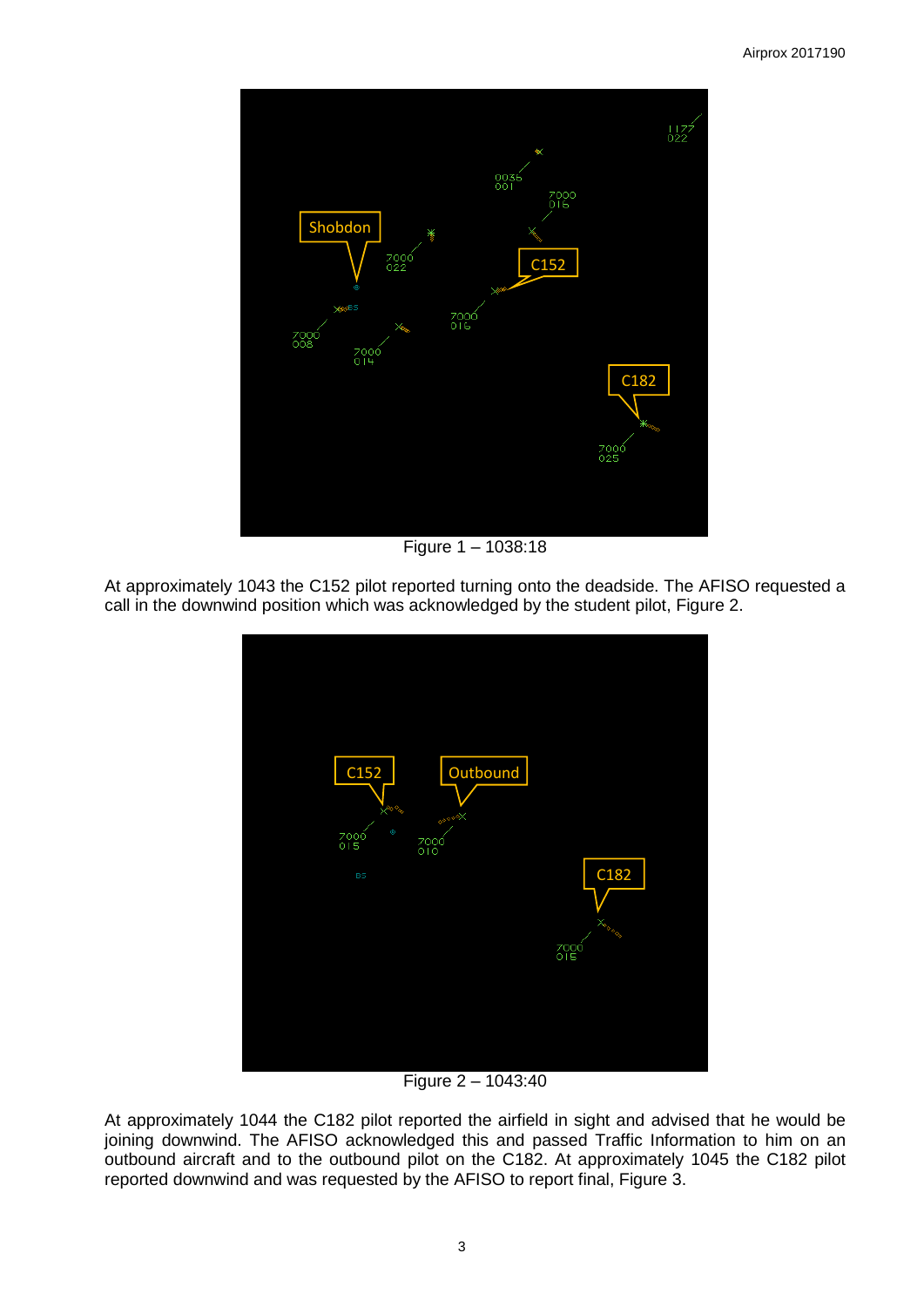

Figure 3 – 1045:20

Shortly afterwards the C152 pilot also reported downwind, Figure 4.



Figure 4 – 1045:10

The AFISO acknowledged this and at approximately 1045:35, asked the C152 pilot to confirm whether he was eastbound at that time. The student pilot asked the AFISO to repeat the message, who then received an acknowledgement and confirmation of easterly track from the C152 pilot, Figure 5.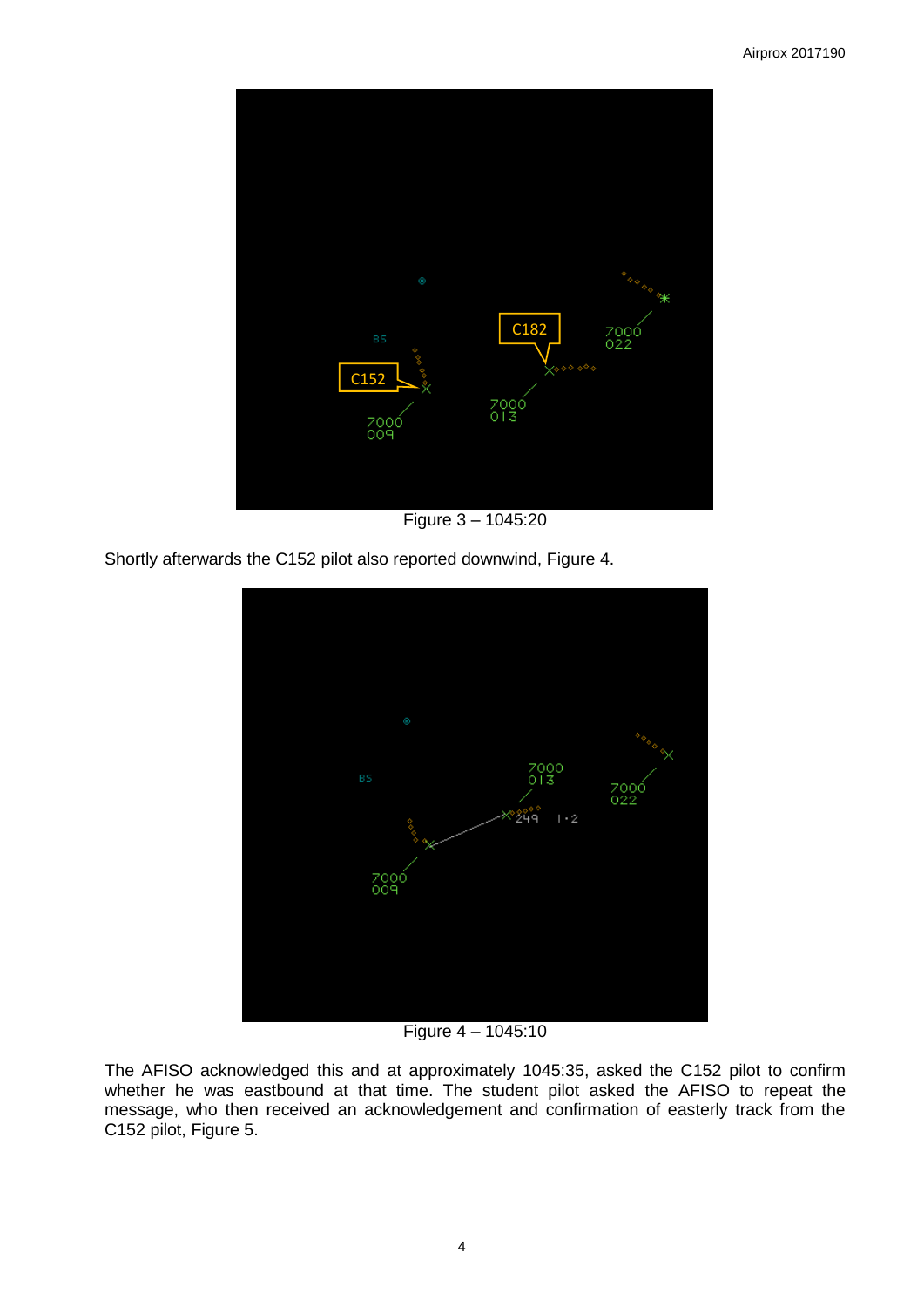

Figure 5 – 1045:35

CPA was assessed as taking place at 1045:53, with the C182 pilot having initially made a turn to the left, followed by a sharper turn to the right, and with the aircraft separated by 0.2nm laterally and 300ft vertically, Figure 6.



Figure 6 – 1045:53

It was estimated that about 15 seconds after CPA, the AFISO reminded the C152 that: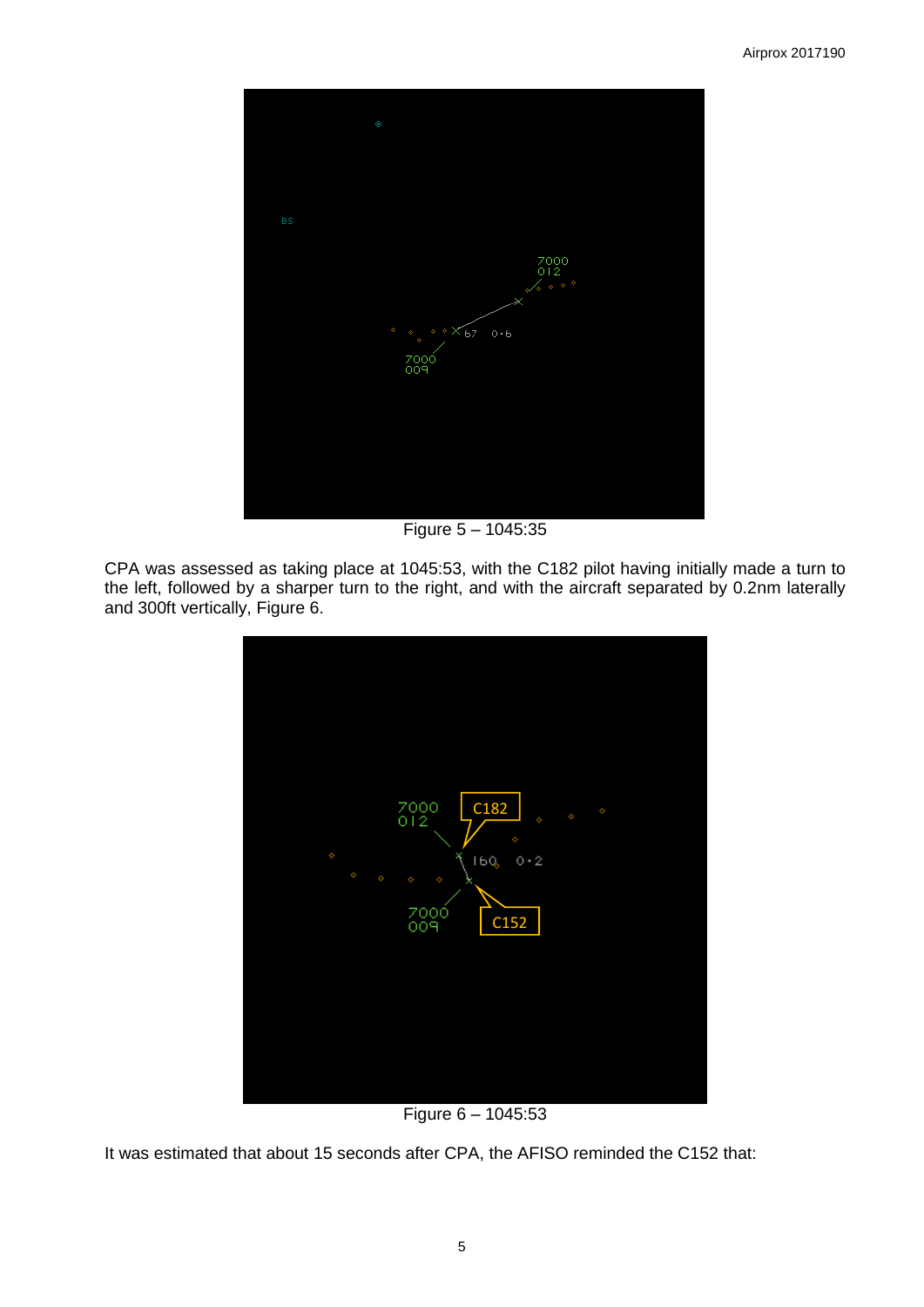'*It's a right-hand pattern for zero eight. You need to make a one eighty and er join downwind going west*'

The student pilot replied:

'*[C/S] doing a one eighty*'.

ATSI were unable to confirm whether a correct readback of the runway in use (RW08), passed by the AFISO to the C152 pilot at approximately 1025, was received. ATSI assumed that an accurate readback was received, as the AFISO did not issue a correction. The student pilot reported seeing the C182 on his left-hand side before observing it make a right turn to pass further to the left.

The AFISO report indicated that due to variable winds, the runway in use at the start of operations at 0800 was RW26 with a left-hand pattern. It then changed to RW08 right-hand at 0835 and RW26LH at 1115. ATSI did not have access to flight plan information, but considered the possibility that the C152 student pilot had been briefed for, and departed on RW26, and had not fully assimilated that the runway had changed before their return.

In the summary and analysis of his own actions, the AFISO noted that reciprocal traffic information had not been passed to the C182 and C152 pilots. His own situational awareness appeared to have been impacted by the incorrect position report received from the C152 pilot.

ATSI discounted the possibility that R/T from the AFISO could be considered to have been ambiguous or likely to have been taken as an instruction by either pilot. On the whole, R/T and procedures were standard. The point at which the AFISO said to the C152 that he needed to make a 180 (degree) turn, was not considered to be an instruction, but rather, advice. CAP797 states:

'To facilitate the integration of arriving aircraft with existing circuit traffic, in addition to the provision of traffic information, AFISOs may provide advice on the published aerodrome joining procedures and/or a suggested course of action to the traffic situation'. *4*

At the time the AFISO passed advice on making a turn to the student pilot of the C152, the aircraft had already passed each other and the conflict had been resolved. Both pilots were operating in Class G airspace and were responsible for their own collision avoidance.

# **UKAB Secretariat**

The C182 and C152 pilots shared an equal responsibility for collision avoidance and not to operate in such proximity to other aircraft as to create a collision hazard<sup>5</sup>. An aircraft operated on or in the vicinity of an aerodrome shall conform with or avoid the pattern of traffic formed by other aircraft in operation<sup>6</sup>.

#### **Summary**

An Airprox was reported when a C182 and a C152 flew into proximity at 1046 on Thursday 10<sup>th</sup> August 2017. Both pilots were operating under VFR in VMC, both in receipt of an Aerodrome Flight Information Service from the Shobdon AFISO.

# **PART B: SUMMARY OF THE BOARD'S DISCUSSIONS**

Information available consisted of reports from both pilots, radar photographs/video recordings, a report from the AFISO involved and a report from the appropriate ATC authority.

l <sup>4</sup> CAP797 – Section 2, Chapter 8, Para 8.96.

<sup>5</sup> SERA.3205 Proximity.

<sup>6</sup> SERA.3225 Operation on and in the Vicinity of an Aerodrome.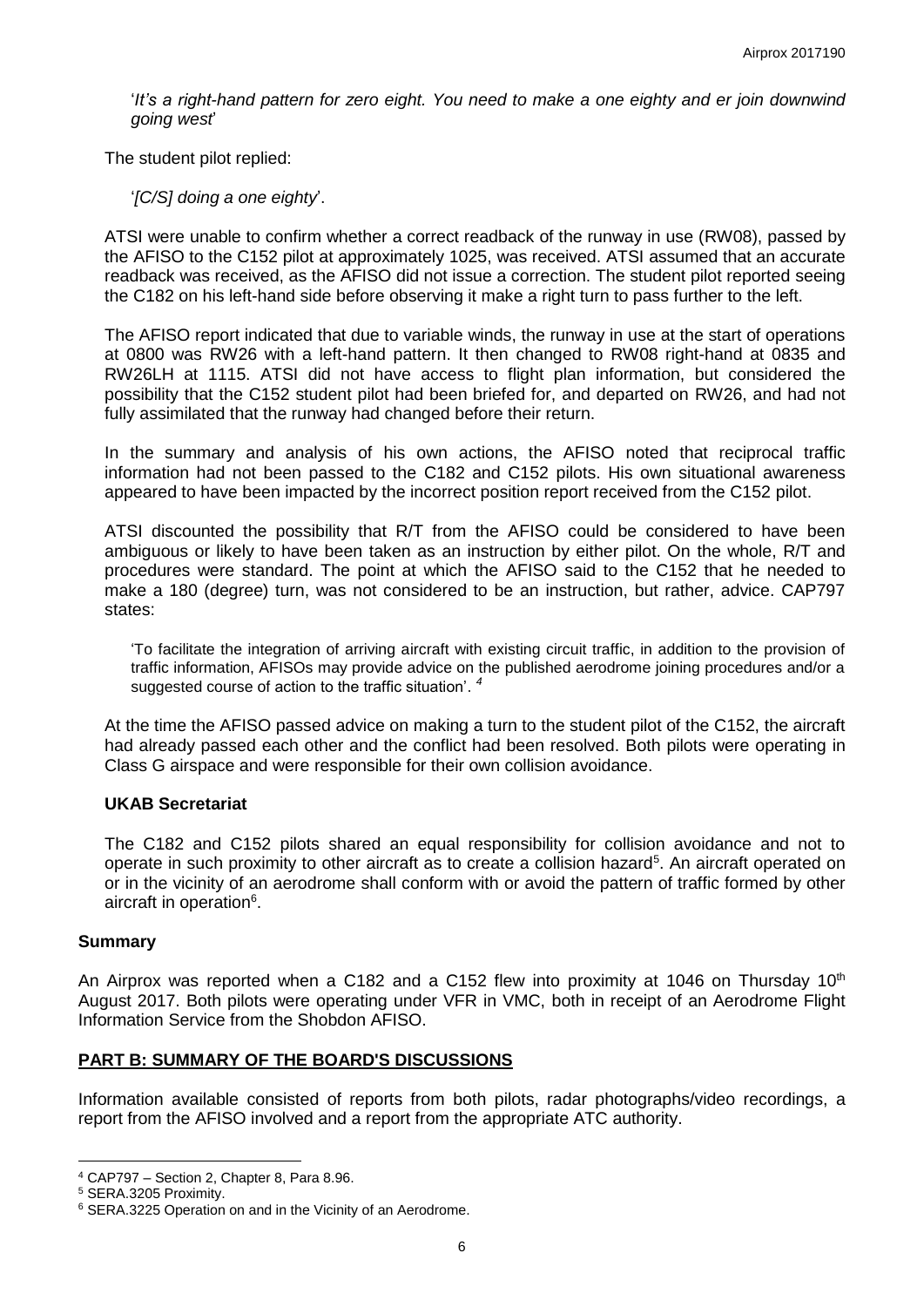Members quickly agreed that this incident occurred as a result of the student pilot mistakenly turning the wrong way having reached the overhead, and that this was most likely due to a combination of inexperience and habitual practice having only flown RW26 left-hand circuits previously. The Board noted that, nevertheless, it was the student pilot's responsibility to integrate with traffic in the visual circuit, and that by turning the wrong way he had introduced serious risk to both himself and other airfield users. Some members wondered whether the potential for a runway change had been evident and specifically briefed during the student's preparation for the flight, and whether the instructor had also refreshed the student on the procedures for joining RW08 if it were necessary; a timely reminder for all pilots to consider unexpected changes in airfield status prior to flight, the Board hoped that this was a lesson that had likely been well learned by the student concerned.

Turning to the risk, in the event, although the plan range separation between the aircraft had reduced significantly, the Board noted that they remained separated in height at all times. That being said, the potential for a more serious outcome had been present and there was some discussion about whether safety had been much reduced below the norm (Category B). However, in this case, the Board felt that each pilot had seen the other aircraft in time to take effective avoiding action and, allied with the apparent 300ft height separation throughout, the risk was agreed as Category C.

### **PART C: ASSESSMENT OF CAUSE, RISK AND SAFETY BARRIERS**

Cause: The C152 student pilot mistakenly turned the wrong way downwind and flew into conflict with the C182.

Degree of Risk: C.

#### Safety Barrier Assessment<sup>7</sup>

In assessing the effectiveness of the safety barriers associated with this incident, the Board concluded that the key factors had been that:

# **ANSP:**

 $\overline{\phantom{a}}$ 

**Situational Awareness and Action** were assessed as **ineffective** because the AFISO was not aware of the relative tracks of the aircraft until at about CPA and hence could not pass information to either pilot.

#### **Flight Crew:**

**Regulations, Processes, Procedures, Instructions and Compliance** were assessed as **ineffective** because the C152 pilot did not conform with the pattern of traffic formed by other aircraft in operation at Shobdon.

**Tactical Planning** was assessed as **ineffective** because the C152 pilot conducted his overhead join in the wrong direction.

**Situational Awareness and Action** were assessed as **ineffective** because neither pilot was able to form a correct mental picture of the other's flight-path before CPA.

**See and Avoid** were assessed as **partially effective** because the separation was such that avoiding action was achieved at a late stage.

<sup>&</sup>lt;sup>7</sup> The UK Airprox Board scheme for assessing the Availability, Functionality and Effectiveness of safety barriers can be found on the **UKAB Website**.